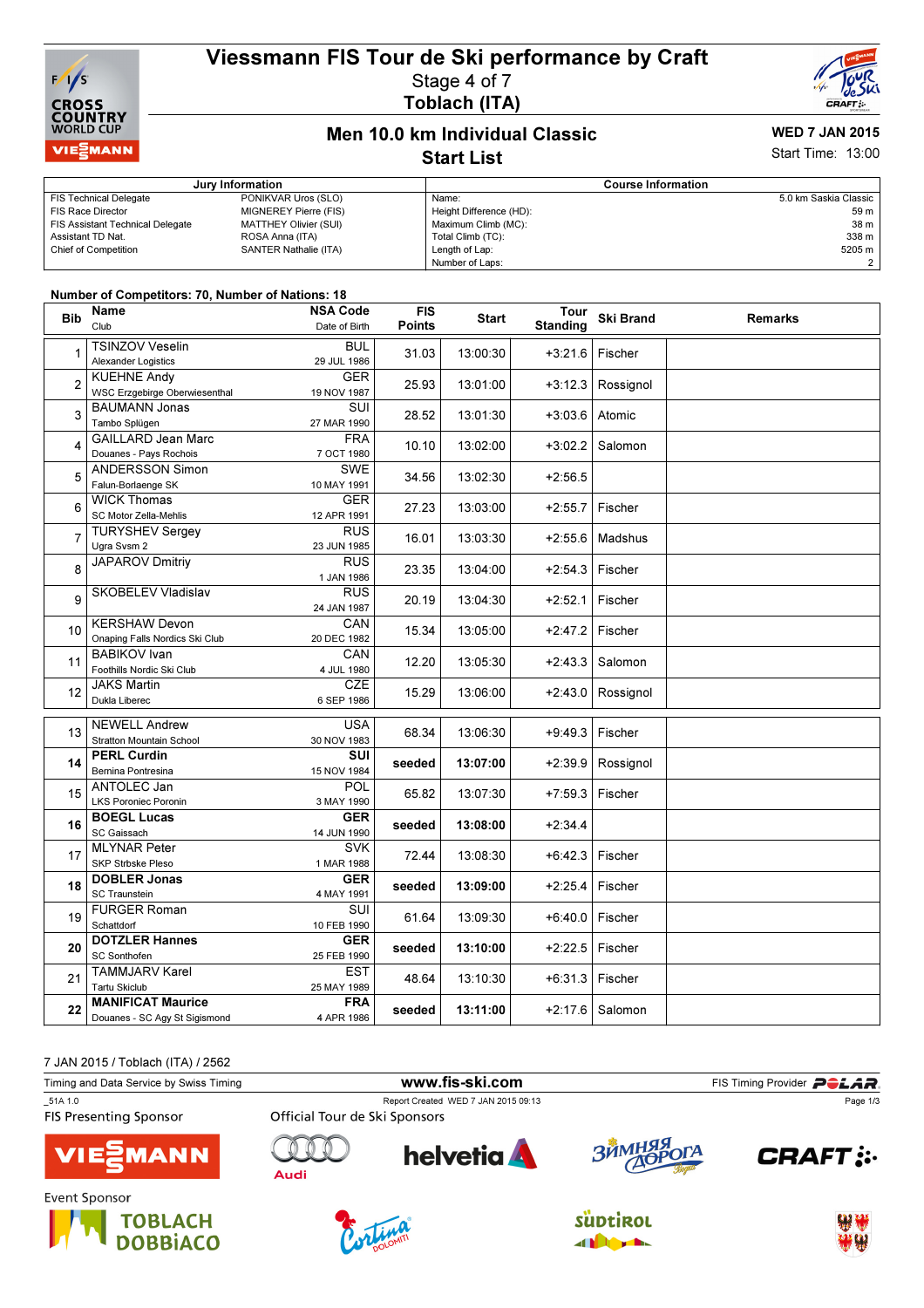

# Viessmann FIS Tour de Ski performance by Craft Stage 4 of 7 Toblach (ITA)



#### Men 10.0 km Individual Classic Start List

WED 7 JAN 2015 Start Time: 13:00

| <b>Bib</b> | Name<br>Club                                                | <b>NSA Code</b><br>Date of Birth | <b>FIS</b><br><b>Points</b> | Start    | Tour<br><b>Standing</b> | <b>Ski Brand</b>    | <b>Remarks</b> |
|------------|-------------------------------------------------------------|----------------------------------|-----------------------------|----------|-------------------------|---------------------|----------------|
| 23         | <b>GAZUREK Sebastian</b><br>NKS Trojwies Beskidzka          | <b>POL</b><br>18 JUN 1990        | 66.13                       | 13:11:30 | $+6:29.8$               | Fischer             |                |
| 24         | <b>MUSGRAVE Andrew</b><br>Huntly Nordic Ski Club/Roea IL    | <b>GBR</b><br>6 MAR 1990         | seeded                      | 13:12:00 | $+2:12.9$               | Salomon             |                |
| 25         | RANKEL Raido<br>Voru Skiclub                                | <b>EST</b><br>13 JAN 1990        | 55.66                       | 13:12:30 | $+6:02.6$               | Fischer             |                |
| 26         | <b>JESPERSEN Chris Andre</b><br>Korlevoll- Odda             | <b>NOR</b><br>18 OCT 1983        | seeded                      | 13:13:00 | $+1:53.6$               | Rossignol           |                |
| 27         | <b>BAJCICAK Martin</b><br><b>SKP Strbske Pleso</b>          | <b>SVK</b><br>12 JUN 1976        | 31.78                       | 13:13:30 | $+5:40.7$               | Fischer             |                |
| 28         | <b>LIVERS Toni</b><br>Gardes Frontières                     | <b>SUI</b><br>2 JUN 1983         | seeded                      | 13:14:00 | $+1:53.0$               | Rossignol           |                |
| 29         | <b>HAUKE Max</b><br><b>WSV Liezen-Steiermark</b>            | AUT<br>29 AUG 1992               | 43.43                       | 13:14:30 | $+5:32.5$               | Fischer             |                |
| 30         | <b>TRITSCHER Bernhard</b><br>SK Saalfelden-Salzburg         | <b>AUT</b><br>25 APR 1988        | seeded                      | 13:15:00 | $+1:51.2$               | Fischer             |                |
| 31         | <b>NOTZ Florian</b><br>SZ Roemerstein                       | GER<br>24 APR 1992               | 20.11                       | 13:15:30 | $+5:19.3$               |                     |                |
| 32         | <b>SVEEN Simen Andreas</b><br>Ring                          | <b>NOR</b><br>7 OCT 1988         | seeded                      | 13:16:00 | $+1:49.4$               |                     |                |
| 33         | <b>KAESER Erwan</b><br>Bex                                  | SUI<br>8 JUN 1992                | 47.26                       | 13:16:30 | $+5:18.5$               | Fischer             |                |
| 34         | <b>BESSMERTNYKH Alexander</b>                               | <b>RUS</b><br>15 SEP 1986        | seeded                      | 13:17:00 | $+1:48.6$               |                     |                |
| 35         | <b>HYVARINEN Perttu</b><br>Riistaveden Urheilijat           | <b>FIN</b><br>5 JUN 1991         | 40.58                       | 13:17:30 | $+5:18.3$               |                     |                |
| 36         | <b>PELLEGRINO Federico</b><br>G.S. FIAMME ORO MOENA         | ITA<br>1 SEP 1990                | seeded                      | 13:18:00 | $+1:47.0$               | Rossignol           | black shirt    |
| 37         | PERRILLAT BOITEUX Ivan<br>EMHM - Le grand-bornand           | <b>FRA</b><br>28 DEC 1985        | 20.85                       | 13:18:30 | $+5:13.0$               | One Way             |                |
| 38         | RICHARDSSON Daniel<br>Hudiksvalls IF                        | <b>SWE</b><br>15 MAR 1982        | seeded                      | 13:19:00 | $+1:39.9$               | Fischer             |                |
| 39         | STAREGA Maciej<br><b>UKS RAWA Siedlce</b>                   | <b>POL</b><br>31 JAN 1990        | 62.99                       | 13:19:30 | +4:51.1                 | Fischer             |                |
| 40         | <b>CHERNOUSOV Ilia</b><br><b>SKA</b>                        | <b>RUS</b><br>7 AUG 1986         | seeded                      | 13:20:00 | +1:38.2                 | Rossignol           |                |
| 41         | <b>BJORNSEN Erik</b><br>APU Nordic Ski Center               | <b>USA</b><br>14 JUL 1991        | 31.81                       | 13:20:30 | $+4:31.6$               | Rossignol           |                |
| 42         | <b>CLARA Roland</b><br><b>GRUPPO SCIATORI FIAMME GIALLE</b> | <b>ITA</b><br>8 MAR 1982         | seeded                      | 13:21:00 | $+1:35.7$               | Fischer             |                |
| 43         | <b>HOFER David</b><br>C.S. CARABINIERI SEZ. SCI             | <b>ITA</b><br>21 JUN 1983        | 26.46                       | 13:21:30 | +4:21.0                 | Fischer             |                |
| 44         | <b>VYLEGZHANIN Maxim</b><br>Dinamo                          | <b>RUS</b><br>18 OCT 1982        | seeded                      | 13:22:00 |                         | $+1:30.6$   Fischer |                |
| 45         | REHEMAA Aivar<br>Sportclub SPARTA                           | EST<br>28 SEP 1982               | 42.16                       | 13:22:30 | $+4:14.8$               | Fischer             |                |
| 46         | <b>HELLNER Marcus</b><br><b>Gaellivare Skidallians</b>      | <b>SWE</b><br>25 NOV 1985        | seeded                      | 13:23:00 | $+1:28.3$               | Fischer             |                |
| 47         | <b>SCHNIDER Ueli</b><br>Gardes Frontiere                    | SUI<br>29 MAR 1990               | 31.85                       | 13:23:30 | $+4:12.0$               | Fischer             |                |
| 48         | <b>ROENNING Eldar</b><br>Skogn IL                           | <b>NOR</b><br>11 JUN 1982        | seeded                      | 13:24:00 | $+1:28.1$               | Rossignol           |                |

7 JAN 2015 / Toblach (ITA) / 2562

**DOBBIACO** 



**All Digital**